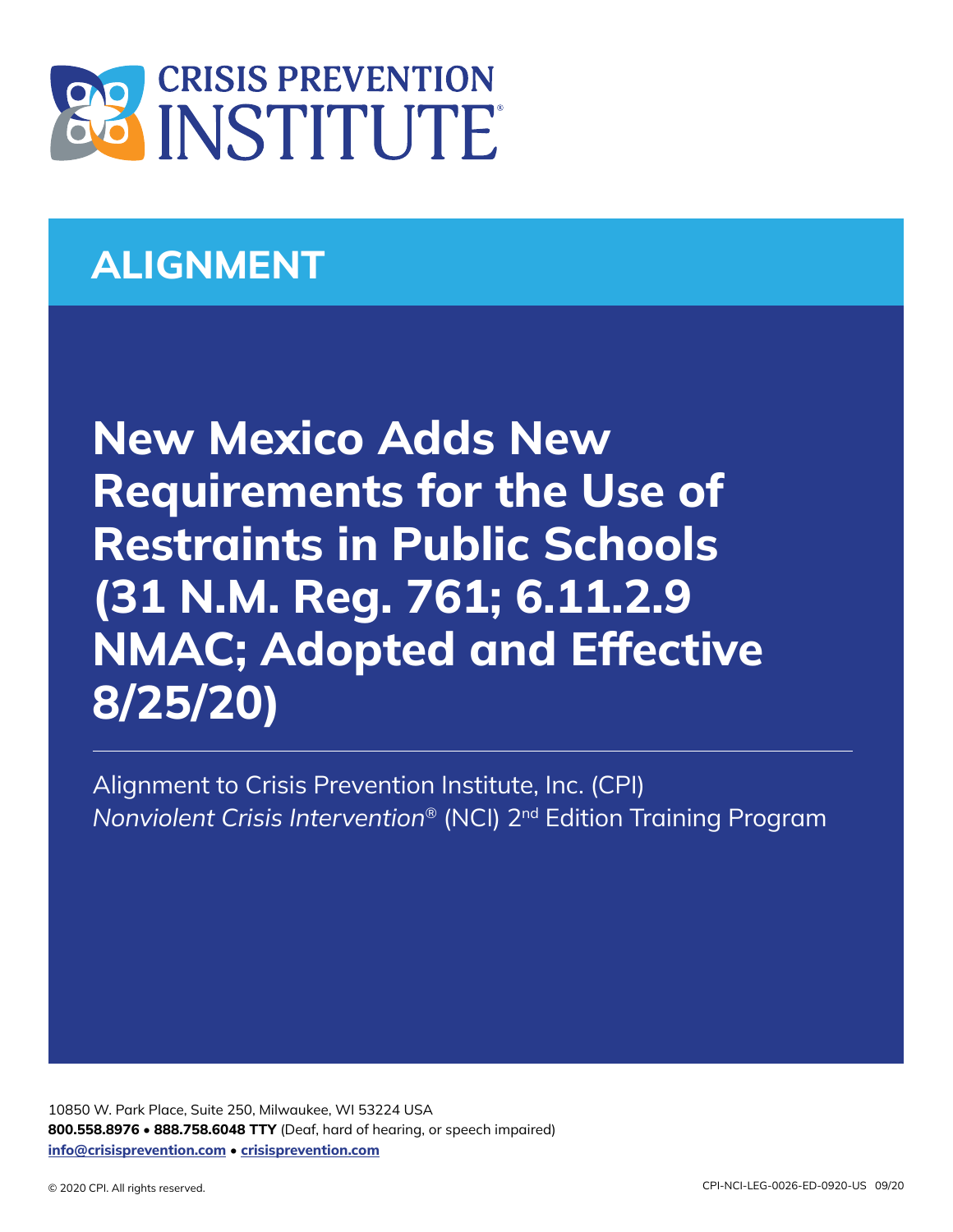## **New Mexico Adds New Requirements for the Use of Restraints in Public Schools (31 N.M. Reg. 761; 6.11.2.9 NMAC; Adopted and Effective 8/25/20)**

#### **Alignment to Crisis Prevention Institute, Inc. (CPI) -** *Nonviolent Crisis Intervention***® (NCI) 2nd Edition Training Program**

For more than 40 years, CPI has supported education organizations that strive to provide the safest environment for staff and students. Not only will the NCI 2<sup>nd</sup> Edition training program meet the requirements in New Mexico's new regulations, CPI's train-the-trainer program and its family of advanced programs also offers a comprehensive array of curriculums that can meet all the needs an organization has for supporting a violence-free space in school districts with an emphasis on crisis intervention and de-escalation techniques to better assist staff with achieving this goal.

Additionally, by participating in the NCI 2<sup>nd</sup> Edition training program, staff will gain the skills and confidence necessary to handle crisis with minimal anxiety and maximum security. The training will help staff intervene more safely when behaviors become dangerous, and most importantly, it won't damage the educational bond that teaching staff have worked so hard to establish with their students.

The following chart is designed to assist you in identifying some of the ways in which CPI's NCI 2<sup>nd</sup> Edition training program can help education organizations in the state of New Mexico comply with the training and documentation requirements within this law. It may also assist you in identifying areas that require a review and/ or revision in your organization's policies and procedures.

E. Restraint or seclusion. In accordance with Section 22-5-4.12 NMSA 1978, each school shall establish requirements for the use of restraint and seclusion techniques.

(1) Schools shall establish policies and procedures, as approved by the local school board or governing body, for the use of restraint and seclusion techniques. Schools shall review such policies and procedures on a triennial basis, before submitting the school safety plan.

(a) A school may permit the use of restraint or seclusion techniques on any student only if the student's behavior presents an imminent danger of serious physical harm to the student or others and only if less restrictive interventions appear insufficient to mitigate the imminent danger of serious physical harm. Less restrictive interventions include de-escalation strategies, positive behavioral intervention supports, or other comparable behavior management techniques.

### **6.11.2.9 Enforcing Rules of Conduct Correlation With NCI 2nd Edition Training**

The NCI 2<sup>nd</sup> Edition Training Program uses both verbal and physical interventions. We train that the least restrictive form of intervention should always be considered and utilized first, prior to the use of any physical restraint. Within this training, we also introduce our *Decision-Making Matrix*SM, or risk assessment matrix, which helps staff to consider what level of intervention to consider based on the level of risk. The *Decision-Making Matrix* and Physical Skills Review both assist staff decision making in the use of physical restraints. The physical restraints include lower-, medium-, and higher-level holding skills to safely manage risk behavior. Our Advanced Physical Skills course also includes the use of Emergency Floor Holding, which is designated as higher-level holding.

(b) The restraint or seclusion techniques shall be used only by school employees who are trained in de-escalation strategies, positive behavioral intervention supports, and the safe and effective use of restraint and seclusion techniques, unless an emergency does not allow sufficient time to summon those trained school employees.

CPI teaches staff to constantly engage in risk assessment during any perceived threat. This assessment is focused on evaluating the risks and likelihood of specific behaviors and assessing the appropriate response to a situation to ensure the greatest level of safety for all involved.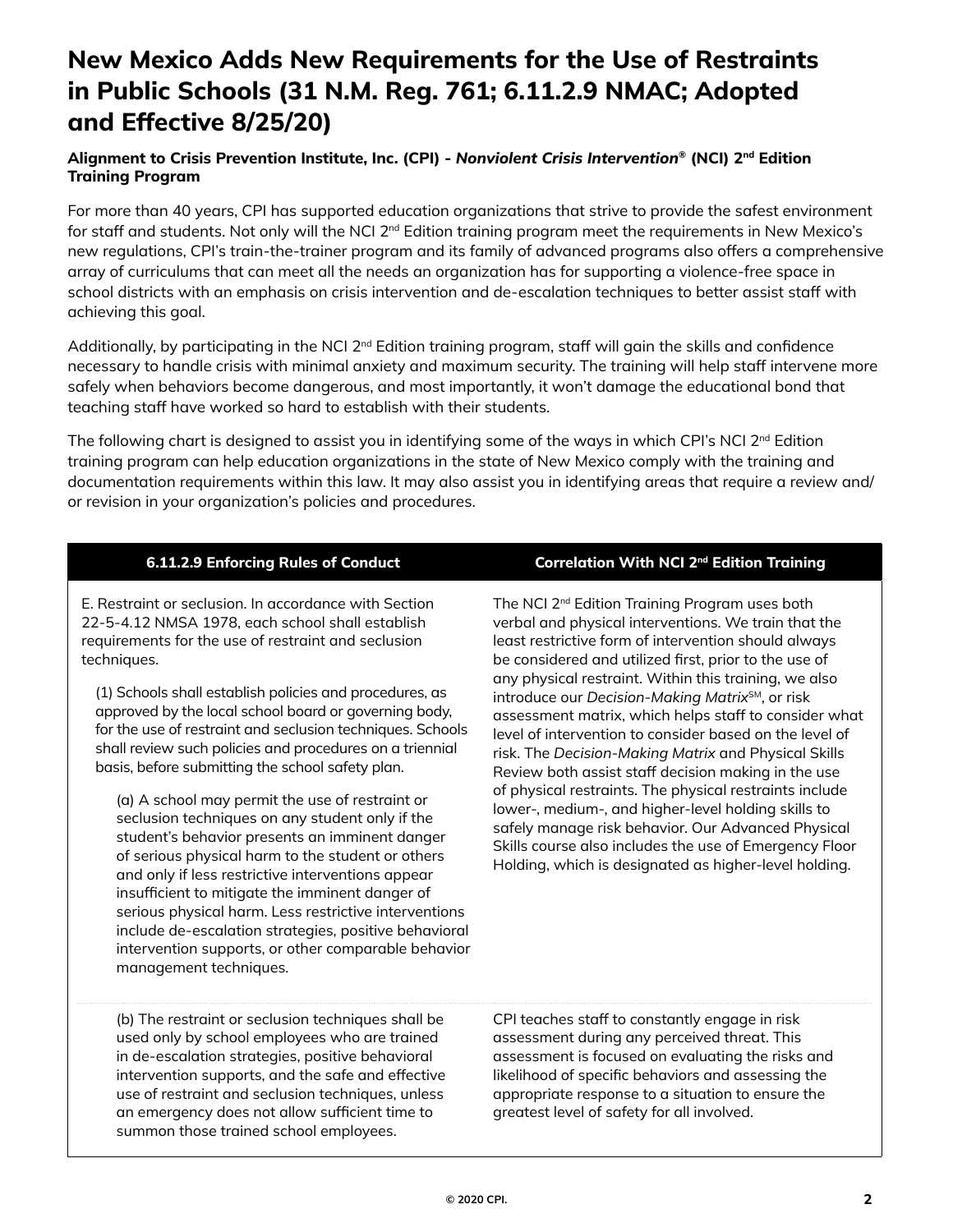(c) The restraint or seclusion techniques shall not impede the student's ability to breathe or speak, shall be in proportion to a student's age and physical condition, and shall end when the student's behavior no longer presents an imminent danger of serious physical harm to the student or others.

CPI's interventions are designed to allow a student in crisis to breathe freely and without obstruction. CPI's interventions do not utilize skills that apply pressure to the neck or torso, which can compromise the ability of the student to breathe. Additionally, CPI does not teach or endorse the use of masks, covers, or any object that obstructs the vision or breathing of an individual.

(d) If a restraint or seclusion technique is used on a student, trained and authorized school employees shall maintain continuous visual observation and monitoring of the student while the restraint or seclusion technique is in use.

CPI teaches that all interventions should be continuously monitored face-to-face to assess the level of imminent risk and signs of distress that may occur when using restraint and/or seclusion.

(3) Policies and procedures for the use of restraint and seclusion techniques shall require and describe appropriate training for designated school personnel.

(a) School districts and charter schools shall provide training for designated school personnel regarding de-escalation strategies, positive behavioral intervention supports, or other comparable behavior management techniques and the use of restraint or seclusion techniques. Designated school personnel shall attend training at least every two years or complete a certification course, exam, or other comparable demonstration of competency that provides evidence that the individual has up-todate knowledge of proper restraint and seclusion techniques.

(b) In the event that new designated school personnel are identified within the school after the provision of the training, certification course, exam, or other comparable demonstration of competency, the school district or charter school shall ensure that a training or other competency demonstration is provided to new designated school personnel within 60 days of being designated.

(4) Policies regarding restraint or seclusion shall consider school district support and strategies for school employees to successfully reintegrate a student who has been restrained or secluded back into the school or classroom environment.

The NCI 2<sup>nd</sup> Edition Training Program is designed to be interactive and allows continual opportunity for questions and answers. Whether delivered in person or via our blended delivery option, our train-the-trainer approach ensures that knowledgeable staff are always available to assist your organization with questions or concerns they may have. In addition, CPI leads the training industry with online learning options. From in-person classroom-style training to our blended delivery model, video-on-demand, and DVD programs, you have numerous options to choose from. Many CPI programs are also integrated with topics that are deeply relevant to the education field, such as trauma-informed care.

CPI advocates for refresher training to take place at least annually. To help you with this, CPI has the largest selection of refresher courses to not only refresh your staff in existing content, but to give them new skills as well. Topics ranging from trauma-informed care to communicating with those who have autism spectrum disorder can help you refresh and expand staff confidence and competency in dealing with situations.

(5) Schools shall implement the following review procedures for incidents in which restraint or seclusion techniques are used.

(a) If a student has been restrained or secluded two or more times within 30 calendar days, the school shall review strategies used to address the student's behavior and determine whether the student needs

CPI training emphasizes the importance of postincident assessments after a restraint was used.

The NCI 2<sup>nd</sup> Edition training program provides a model for assessing and gathering incident data to aid staff in performing this important evaluation process.

Staff can use the debriefing model to analyze each